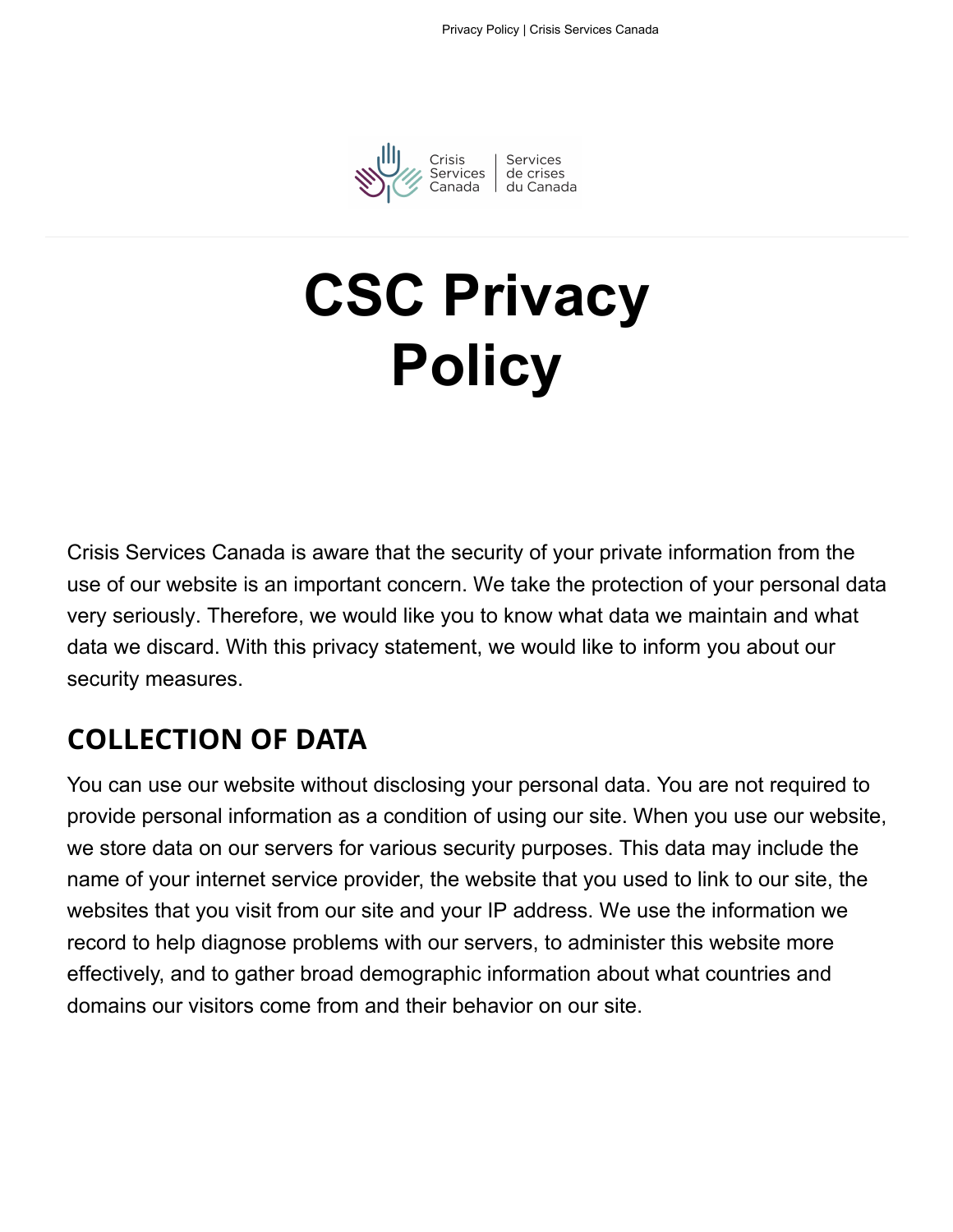### **COLLECTION AND PROCESSING OF PERSONAL DATA**

The CSC website collects personal data only when you choose to provide it to us, through our newsletter sign-up, inquires, requests, or donations.

The database and its contents remain at our organization and stay with data processors or servers acting on our behalf and responsible to us. Your personal data will not be passed on by us or by our agents for use by third parties in any form whatsoever, unless we are legally required to do so.

Contact information from these response forms is used to process donations and other information about Crisis Services Canada to our constituents. The visitor's contact information is also used to get in touch with the visitor when necessary in order to resolve any questions. Users may readily opt-out of receiving future communications. Financial information that is collected is used to bill the user for donations pledged. Unique identifiers may be collected from website visitors to assist in matching current donation information with donor history in our record systems.

We will retain control of and responsibility for the use of any personal data you disclose to us. Some of this data may be stored or processed at computers located in other jurisdictions, such as the United States, whose data protection laws may differ from the jurisdiction in which you live. In such cases, we will ensure that appropriate protections are in place to require the data processor in that country to maintain protections on the data that are equivalent to those that apply in the country in which you live.

#### **PURPOSES OF USE**

The data we collect through this website will only be used for the purpose of supplying you with the requested services or for other purposes for which you have given your consent, except where otherwise provided by law.

#### **DATA RETENTION**

We only retain personal data for as long as is necessary for us to render a service you have requested or to which you have given your consent, except where otherwise provided by law (e.g. in connection with pending litigation).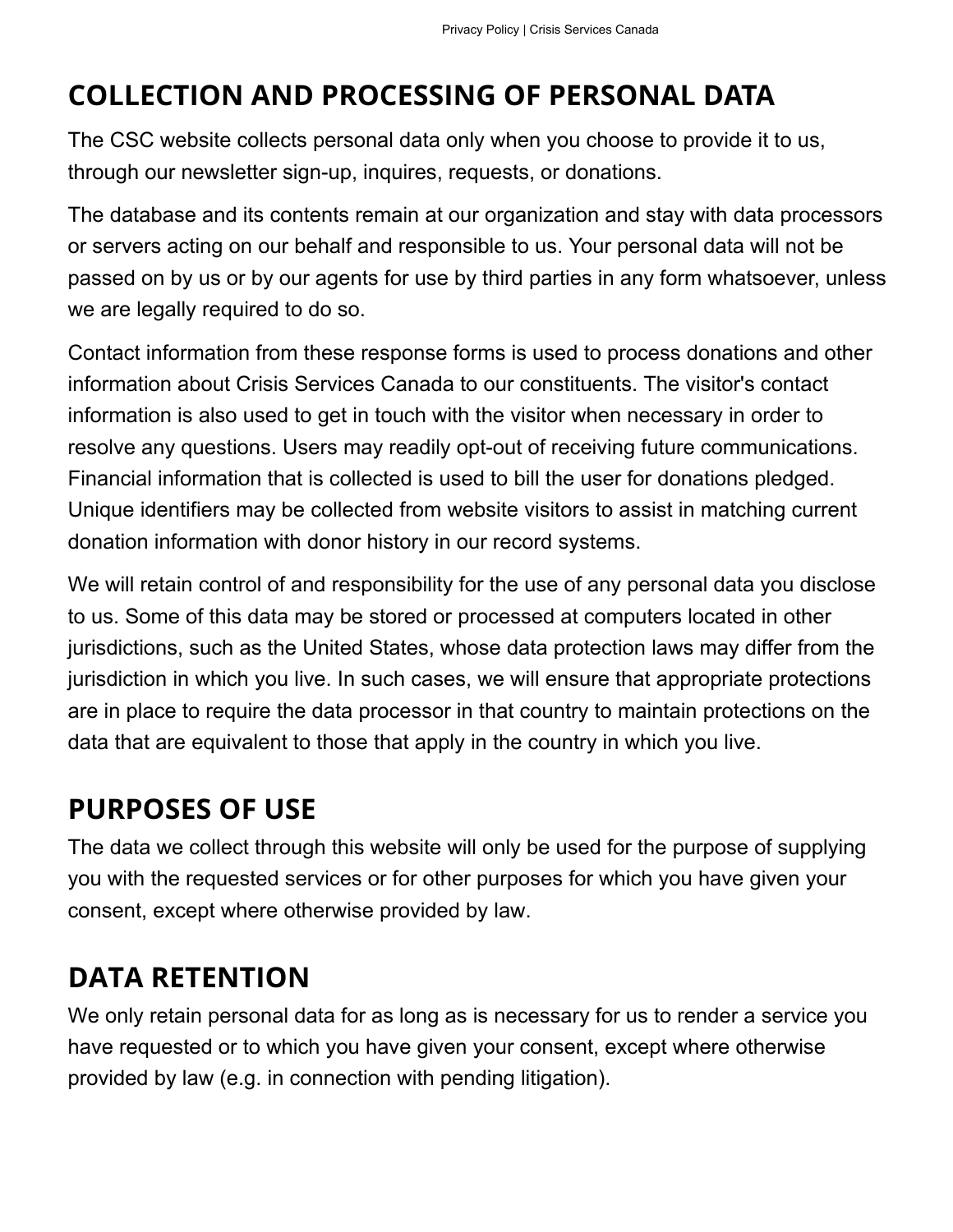# **USE OF COOKIES**

In some websites, so-called Cookies are used in order for us to improve the efficiency of your individual use of the website. Cookies are identifiers that our web-server could send to your computer in order to identify the computer being used for the duration of the session. Most browsers are set-up to accept these Cookies automatically. Crisis Services Canada uses cookies to recognize you when you return to our website. We use this only for the purposes of creating a more seamless visit for you by remembering your preferences from your previous visit. You can deactivate the storing of cookies at any time or adjust your browser to inform you before the Cookie is stored on your computer.

### **SECURITY**

Crisis Services Canada uses technical and organizational security precautions to protect your data from manipulation, loss, destruction or access by unauthorized persons. Any personal data (biographical, credit card, and interest information) that is provided to Crisis Services Canada by you will be encrypted in transit to prevent its possible misuse by third parties. Our security procedures are continuously revised based on new technological developments.

### **CHILDREN**

In light of the importance of protecting children's privacy, we do not collect, process or use on our website any information relating to an individual whom we know to be under 13 years old without the prior, verifiable consent of his or her legal representative. Such legal representative has the right, upon request, to view the information provided by the child and/or to require that it be deleted.